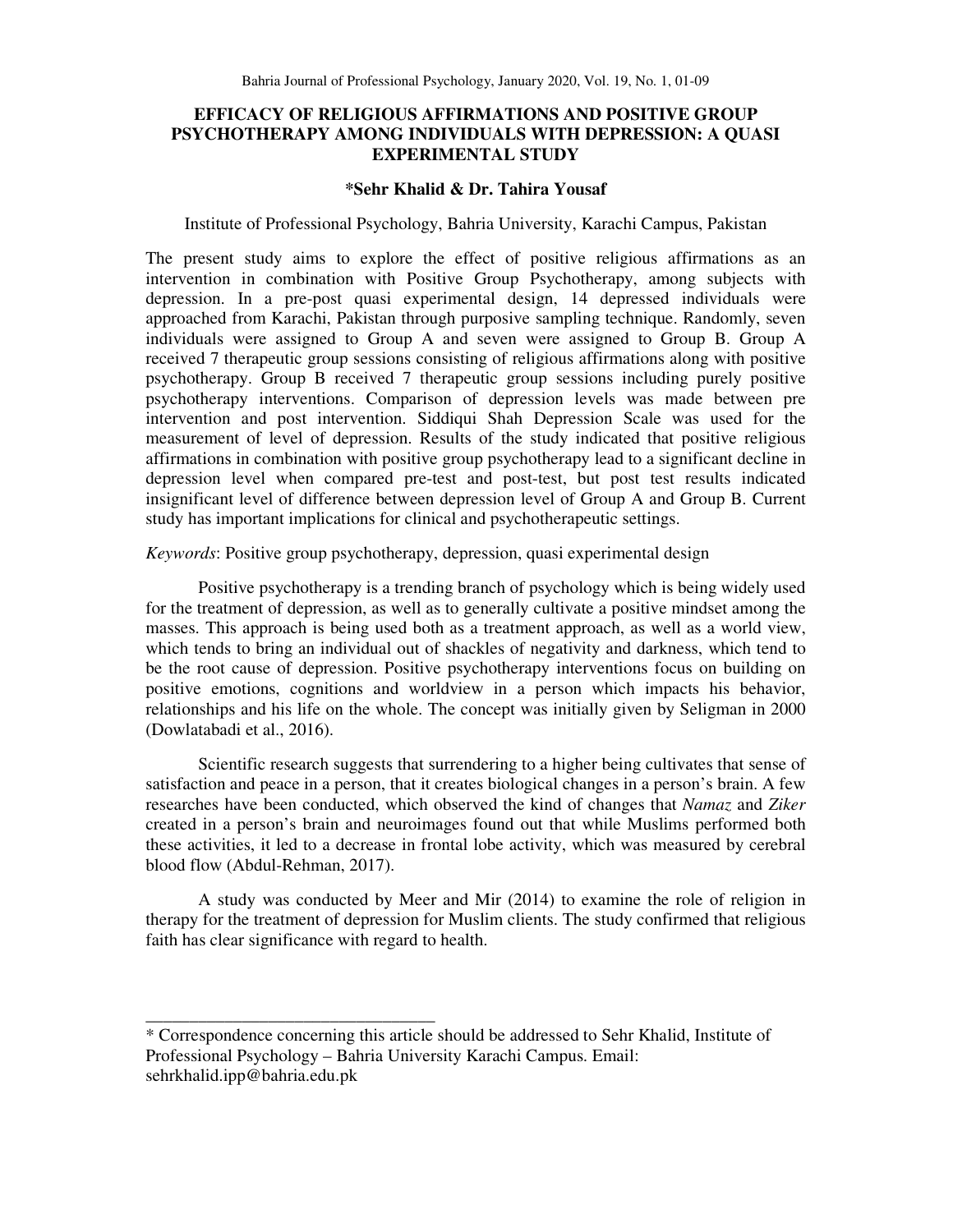Another study was conducted in Iran by Fallah, Golzari, Datani & Akbari (2011) who sought to investigate the effectiveness of Islamic interventions in increasing hope, spirituality and life satisfaction in women suffering from breast cancer. Results showed that the Islamic interventions that were used, lead to increased hope, happiness and life satisfaction. Further studies have also shown that higher religiosity lead to a better quality of life in women suffering from breast cancer (Jafari, et al.,2013).

This research aimed to compare the efficacy of positive religious affirmations along with Positive Group Psychotherapy, with pure Positive Group Psychotherapy, among individuals with depression. It aims to explore if religious affirmations can be used as a therapeutic intervention in combination with positive psychotherapy for depressed clients.

# **Method**

## **Research Design**

The current research employed a pre-post quasi experimental design in which Group A and Group B were compared before and after the intervention.

## **Participants**

 A total of 14 female individuals with depression were approached from Karachi, Pakistan. The participants were approached through an invitation brochure that was circulated over social media, stating the purpose of the group sessions, along with venue details. Purposive sampling technique was used to approach the participants. The participants belonged to a Sunni Muslim community. After selection of the sample, participants were matched between both the groups on the basis of their scores on religious orientation scale in order to get the same amount of religiosity in both the groups. The group sessions were conducted at Umeed e Nau Clinic, Bahria University Karachi Campus.

The following is the inclusion criteria used for the selection of the participants for this research:

- All the participants selected for this research were females.
- The participants were in their early adulthood i.e they were  $20 40$  years of age.
- All the participants scored above mild level of depression in Siddiqui Shah Depression Scale (Siddiqui & Shah, 1997).
- The participants possessed a high level of intrinsic religious orientation and low level of extrinsic religious orientation according to the Religious Orientation Scale (Khan, Ghous& Malik, 2016).
- Minimum educational level requirement for the clients was intermediate education.
- The participants had not taken any prior treatment for depression, including psychotherapy or medication.

Exclusion criteria for the selection of participants used in this study was as follows with each factor listing those not included in this research:

- Males were excluded.
- Individuals who belonged to any age group other than early adulthood.
- Individuals with a mild level of depression or a lower scores on the Siddiqui Shah Depression Scale.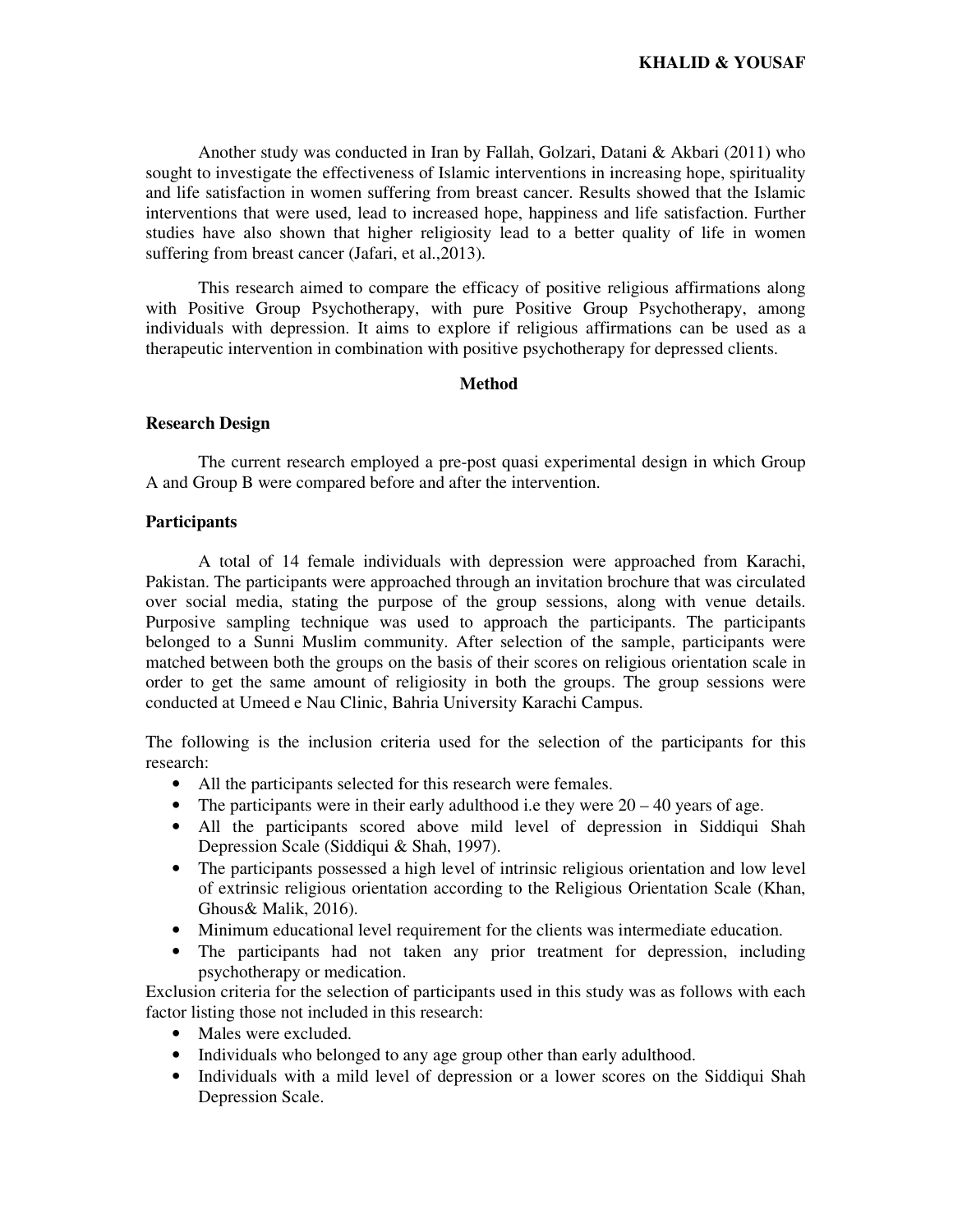## **EFFICACY OF RELIGIOUS AFFIRMATIONS**

- Individuals who possessed low level of religious orientation according to the Religious Orientation Scale.
- Individuals educated below intermediate level of education.
- Individuals who had previously taken any form of treatment for depression, i.e in the form of psychotherapy or medication.

## **Measures**

Following measures were used in the current study:

**Informed consent.** The informed consent sheet that was signed by the participants informed the participants about the title of the research, its purpose and usage. The participants were informed that any identifying information would not be shared with anyone and the results that were obtained as a result of the research would be used for the development of new interventions for people suffering from depression.

**Demographic information sheet.** It inquired about the necessary information regarding the client including gender, age, education level, socio economic status, number of earning members, and the marital status.

**Siddiqui Shah Depression scale.** It has a test re-test reliability of 0.85. It is a 36 items scale, which provides measures of depression, having 4 point scale. Here 0 is denoted for *no sadness*, 1 for *normal sadness*, 2 for *mild depression*, and 3 for *severe depression*. Taking a score of 26 as the lower limit and a score of 36 as the upper limit are indicative of "*mild depression*", scores ranging from 37-49 are interpretable as "*moderate depression*", whereas a score of 50 and above depicts the presence of "*severe depression*" (Siddiqui & Shah, 1997).

**Religious orientation scale.** The Urdu version of religious orientation scale was used in this research to match the participants between experimental group and control group. It was ensured that the participants of both the groups possess the same level of religious orientation. Religious orientation scale is a 14 item Likert Scale. It consists of two sub scales measuring an individual's orientation toward religion. Items range from 1 (strongly disagree) to 5 (strongly agree; Khan, Ghous & Malik, 2016).

**Clifton's Strengths Finder.** It was created under the leadership of educational psychologist Donald Clifton. The assessment consists of lists of strengths which identify the test taker's most prominent strengths and places them in four broad categories; including executing, influencing, relationship building and strategic thinking (Gallup, 2020).

# **Procedure**

In order to conduct this research, first of all the participants went through a pre-test and those who fulfilled the inclusion criteria were then divided in two groups. Group A received a combination of religious affirmations and positive psychotherapy interventions. Group B received standard positive psychotherapy sessions given by Rashid (2015) as mentioned below in Table 1. After the intervention a post-test was conducted and participants were debriefed about the study.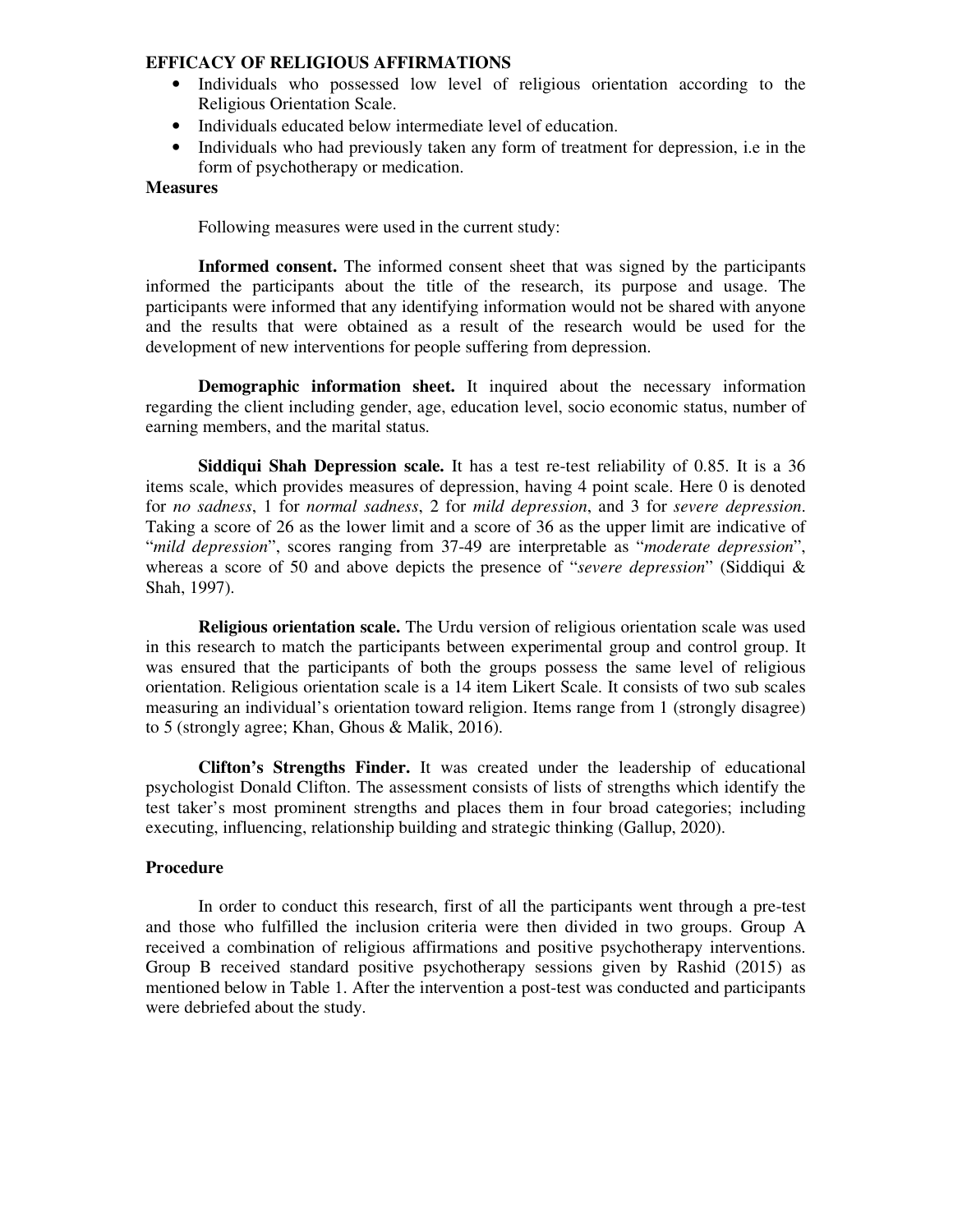## **Table 1**

*Therapeutic Plans for the Current Study*  Group A (Combination of Religious

Session

Affirmation and Positive Psychotherapy)

- 1 . The session started with the recitation of *Surah Ad – Duhaa*. The clients were requested to close their eyes and focus upon the recitation and its translation while being completely relaxed. When the recitation and translation was completed, the clients were asked to give feedback regarding what they understood from these verses. After that, the clients were oriented regarding the importance of positivity in our religion and how positivity impacts our daily life. Once this practice was over, the introduction of the clients started. Each client was requested to make a positive introduction and at the end of the session, the clients were requested to write a one page story about their life, while keeping the positivity from the verses in their hearts. They were also asked to end the story positively.
- 2 The session started with the recitation of . *Surah Teen.* The same practice was repeated in which the clients were asked to close their eyes and internalize the verses and their translation. Discussion upon the verses was conducted and the clients were told that Allah has created each human being with certain characteristics and strengths which need to be identified. Importance of seeing the good in other people was emphasized and the clients were told to find their character strengths from Clifton's Strengths Finder.

Group B (Positive Psychotherapy)

The clients were oriented with positive emotions, engagement, relationships, meaning and accomplishment. Each member provided a positive introduction for his own self. Clients wrote a one page real life story which ended positively. Feedback at the end of the session was taken in the form of check out statements from all the participants.

 Clients identified their signature strengths with the help of Clifton's Strengths Finder and the other group members also identified their five most salient signature strengths. The therapist oriented them about character strengths emphasizing how they are a part of our personality and due to some circumstances; they get filtered out by us.

| Sessio | Group A (Combination of Religious<br>Affirmation and Positive Psychotherapy) | Group B (Positive Psychotherapy)                 |  |  |  |  |
|--------|------------------------------------------------------------------------------|--------------------------------------------------|--|--|--|--|
|        | The session started with the recitation and                                  | The role of negative and positive memories was   |  |  |  |  |
|        | translation of Surah $Ar - Rahman$ verses $1 -$                              | highlighted. Blessings journal was introduced to |  |  |  |  |
|        | 13. The clients were educated regarding the                                  | the clients in which they had to record three    |  |  |  |  |
|        | importance of remembering the<br>good                                        | good things every night (big or small).          |  |  |  |  |
|        | memories in life and being thankful for them.                                |                                                  |  |  |  |  |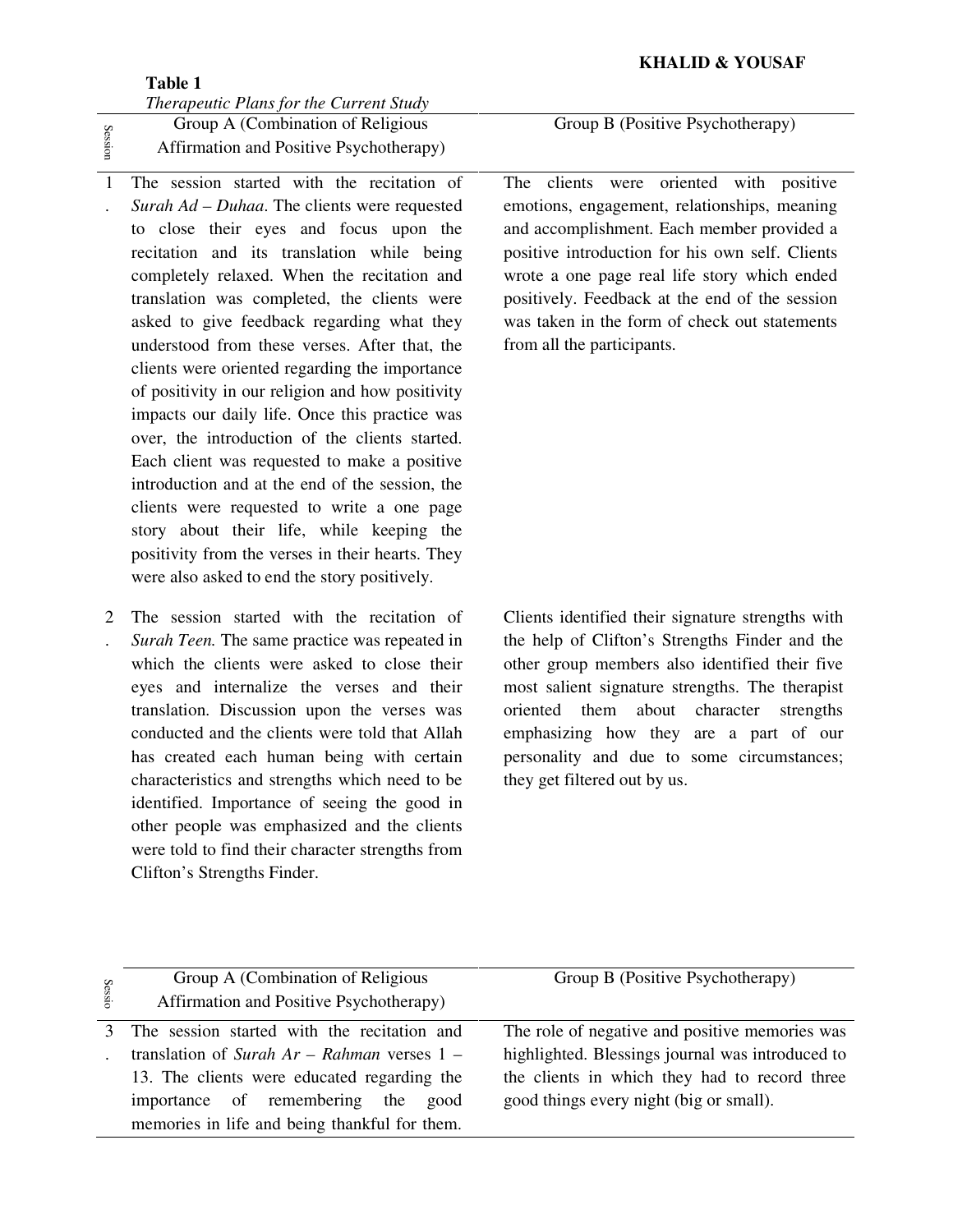After that, the clients were told to close their eyes for a few moments and think of all the blessings that they are thankful to Allah for and silently repeat "*Alhamdulillah*" with a deep breath. The clients were told to keep a blessings journal in which they record three blessings every night and each blessing starts with "*Alhamdulillah* for blessing me with this".

- 4 The session started with the recitation and . translation of *Surah Ash–Shura* verses 40 – 43. Discussion on the importance of forgiveness was held and its impact upon mental peace was discussed. Each client discussed an event when he was transgressed but couldn't express it. A letter to the transgressor was written ending with the phrase *"I forgive you for my eternal peace and greater reward".*
- 5 The session starts with the recitation and . translation of Surah Luqman verses 10 - 12. Importance of thankfulness was reinforced in this session and discussion was held upon why Allah has declared thankfulness to be beneficial for us. Clients wrote and delivered a gratitude letter to someone they have never properly thanked before.
- 6 The session opens with the recitation and . translation of *Surah Inshirah*. Message of hope is reinforced to the clients by bringing their attention to the fact that with every hardship, Allah has kept an opportunity for us. To further reinforce this concept, one door closed, two doors open activity was carried out where the clients discuss how an opportunity missed turned out to be better for them in the long run.
- 7 The session starts with the recitation and . translation of Surah *Al – Muminoon* verses 112– 115. The meaning of life was discussed in this session, reinforcing the message that each of us serves a special purpose in this world, for which he has been sent to this world. Our goal is to understand that purpose and work upon it,

 Clients described a transgression that deeply affected them, its related emotions and wrote a pledge to forgive the transgressor. The clients were given this option not to deliver the forgiveness letter to the respective individual, if they did not feel like it. Resulting feelings in the form of check out were taken from the clients, to describe how they felt after forgiving the person who hurt them.

 Roles of good and bad memories were discussed again in this session, with an emphasis on gratitude. Clients wrote a gratitude letter to someone they have never properly thanked before, and were encouraged to deliver the letter, whenever they got the opportunity.

 In this session, the one door closes one door opens activity was carried out. The clients were asked to think of the times when important things were lost but other opportunities opened up. Check out feedback was taken from the clients, to find out the experience that they had due to looking at things from a broader perspective, in the form of getting some opportunity due to losing a chance.

 Full life was discussed as the integration of pleasure, engagement and meaning. Therapeutic gains and experiences were discussed and ways to sustain positive changes that were experienced through these sessions were devised.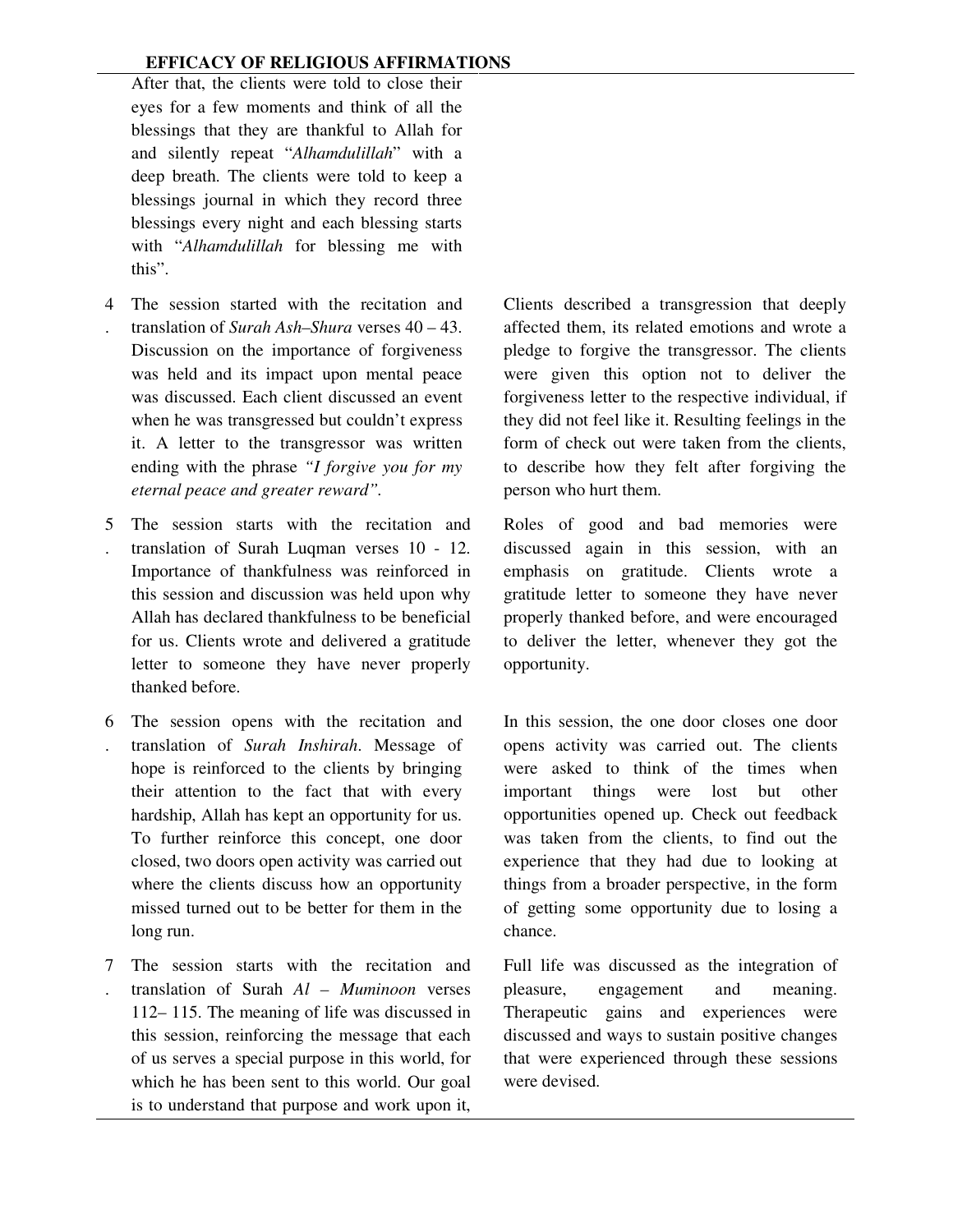which would keep us mentally healthy and at peace. Ways of being consistent with the achieved therapeutic goals were discussed.

The above mentioned table shows the session plan used in the current study i.e. combination of religious affirmation and positive psychotherapy and positive psychotherapy only. (Seligman & Rashid, 2015).

## **Ethical Considerations**

In this research, ethical standards of confidentiality and objectivity were followed. It was ensured that the data obtained through this research is not used for any purpose other than analysis of results for this research. It was also ensured that standard of objectivity is maintained so that the experimenter's subjective bias does not contaminate the results of this research. A proper closure session was conducted to properly terminate the therapeutic process that was initiated. Selection of Quranic verses was done after discussion with a religious scholar to ensure that they match with the sessional themes.

#### **Results**

 The data was analyzed through SPSS, in which paired sample t-test and independent sample t-test was used to analyze the data.

#### **Table 1**

*Descriptive Statistics and paired sample t-values of depression and religious orientation before and after religious affirmations and positive psychotherapy (Group A n=7)*

| Variables                              | <b>Before Therapy</b> |           | <b>After Therapy</b> |       |         |      | Cohen's |
|----------------------------------------|-----------------------|-----------|----------------------|-------|---------|------|---------|
|                                        | M                     | <i>SD</i> | M                    | SD    |         |      |         |
| Depression                             | 58.85                 | 12.69     | 28.71                | 19.85 | 1.16    | .01  | 1.9     |
| Religious Orientation                  | 50.71                 | 5.49      | 52.14                | 5.72  | $-9.56$ | - 37 | 0.25    |
| Intrinsic Religious Orientation        | 32.28                 | 6.31      | 34.28                | 5.18  | $-119$  | 27   | 0.35    |
| <b>Extrinsic Religious Orientation</b> | 18.42                 | 1.90      | 17.85                | 2.968 | .57     | -58  | 0.23    |

Table 1 presents the descriptive statistics of participants in Group A, before and after therapy, on the variables of depression and religious orientation. Results indicate significant level of decline in depression level after therapy, which suggests the efficacy and success of the intervention. The difference level found in religious orientation before and after therapy was insignificant.

### **Table 2**

*Descriptive Statistics and paired sample t-values of Depression and Religious Orientation before and after Therapy in Positive Psychotherapy Group (Group B n=7)*

| T<br>$\sim$ $-$ | <b>CONTACT</b><br>$\mathbf{r}$<br>herapy<br>^יי^ |  | herapy<br>⊺fer<br>ΑI |     |  | $\alpha$ la $\alpha$ ta |
|-----------------|--------------------------------------------------|--|----------------------|-----|--|-------------------------|
| .               | IИ                                               |  | М                    | IJΓ |  |                         |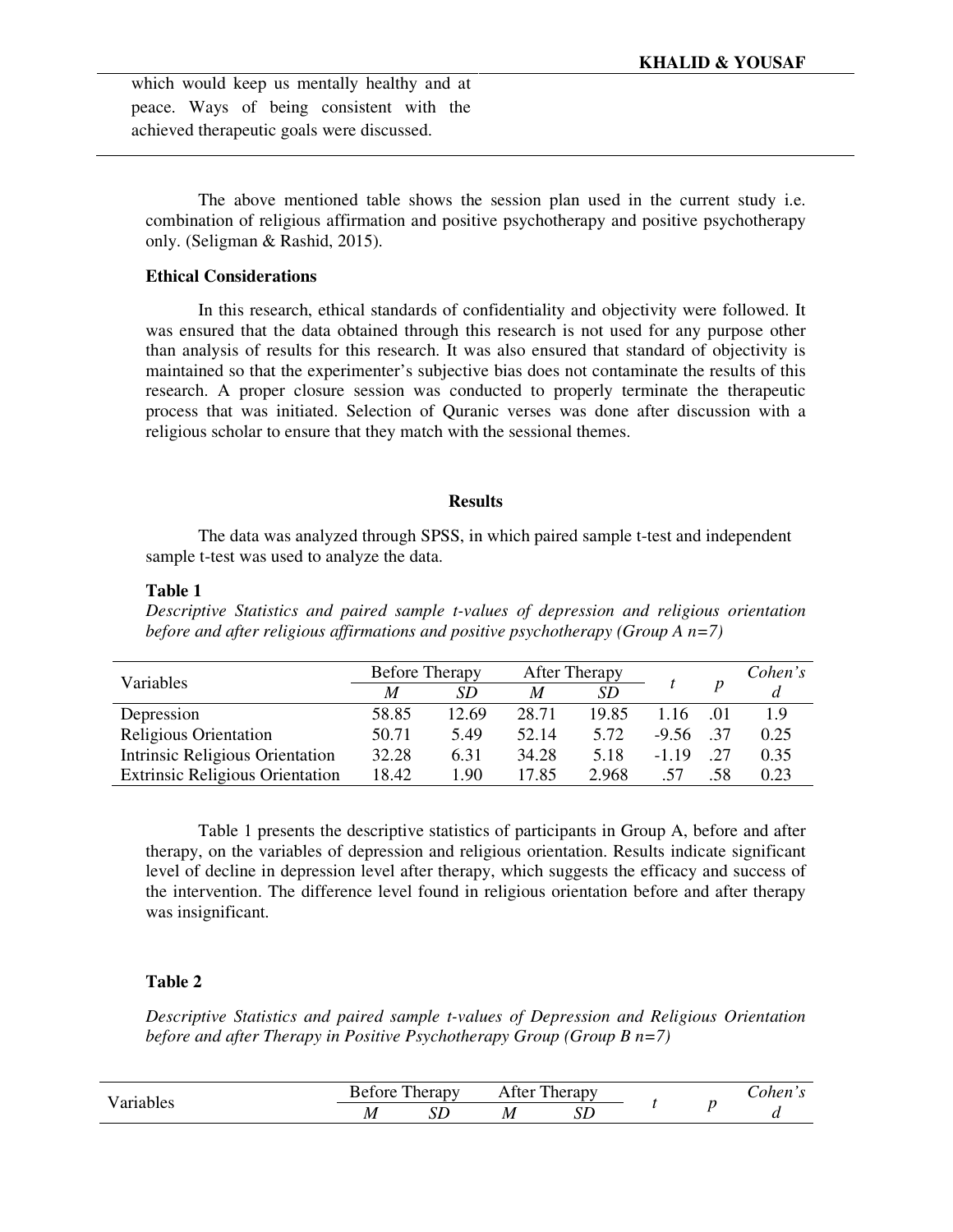| <b>EFFICACY OF RELIGIOUS AFFIRMATIONS</b> |       |       |       |       |     |     |      |  |  |
|-------------------------------------------|-------|-------|-------|-------|-----|-----|------|--|--|
| Depression                                | 58.14 | 17.96 | 50.57 | 24.36 | .62 | .55 | 0.35 |  |  |
| <b>Religious Orientation</b>              | 49.14 | 7.90  | 46.57 | 5.72  | .93 | .38 | 0.37 |  |  |
| Intrinsic Religious Orientation           | 34.42 | 5.47  | 31.85 | 7.28  | 79  | 45  | 0.4  |  |  |
| <b>Extrinsic Religious Orientation</b>    | 14.71 | 3.81  | 14.71 | 5.37  | .00 |     |      |  |  |

Table 2 presents the descriptive statistics of participants in Group B, before and after therapy, on the variables of depression and religious orientation. Results indicate that no significant difference in depression level was found after therapy, which indicates that the treatment was not significantly effective to manage depression level of the participants.

### **Table 3**

*Independent samples t-test for Differences in Depression between Participants who Received Religious Affirmations & Positive Psychotherapy and who received Positive Psychotherapy alone* 

|                  |     | Group A $(n=7)$ | Group B $(n=7)$ |           |         |    |     | Cohen's |
|------------------|-----|-----------------|-----------------|-----------|---------|----|-----|---------|
| Variable         | MD. | <i>SD</i>       | MD.             | <i>SD</i> |         | df |     |         |
| Depression 28.71 |     | 19.85           | 50.57           | 24.36     | $-1.84$ | 12 | .09 | 0.98    |

Table 3 presents the descriptive statistics of participants in Group A and Group B. A comparison between the depression levels of both the groups after receiving therapy has been made. The table indicates that the difference between depression levels of both the groups post intervention is insignificant, as level of significance is more than .05.

#### **Discussion**

 The objective of the current study was to explore the efficacy of religious affirmations in combination with positive group psychotherapy for the treatment of depression. It was also assumed that Group A (Positive Psychotherapy & Religious Affirmation) will show more difference in depression levels post intervention in comparison to Group B (Positive Psychotherapy), but this hypothesis was not accepted as the difference of depression between both the groups tended to exist but it was non-significant. This implies that positive religious affirmations can be used in combination with positive psychotherapy interventions to reinforce and complement the message but it will not cause a huge difference from standard interventions that are being followed.

It also aimed to check the efficacy of religious affirmations in combination with positive psychotherapy, by testing the levels of depression pre intervention and post intervention. Results showed significant differences in depression levels, when they were tested pre intervention and post intervention. This indicated that the treatment procedure is significantly effective in bringing down depression levels of the people who are suffering. If it is compared with standard positive psychotherapy interventions, it did not show a significant difference but when solely its own efficacy was tested, however it proves to be very strong as a treatment procedure.

 A similar study was conducted by Ali &Yousaf (2017), where religious story telling was used as a treatment approach for fostering gratitude among underprivileged orphaned females. Findings of the study showed that the intervention alone was not significantly effective in increasing the level of gratitude among participants. But when the intervention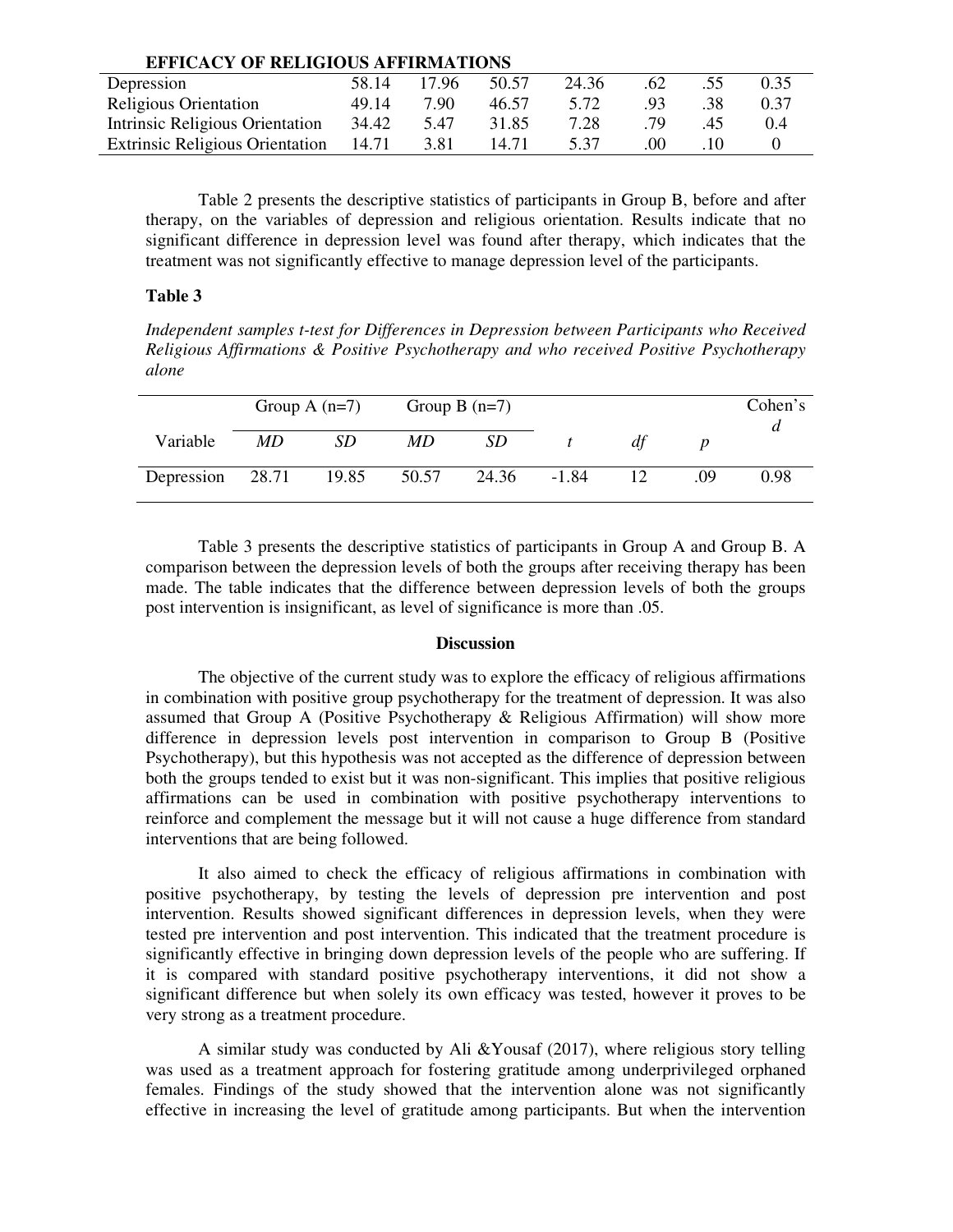was compared with standard psychotherapy interventions group, significant differences were found, showing that it was more effective than positive psychotherapy interventions being used alone.

A study was conducted by Tepper, Rogers, Coleman and Malony to gain an understanding of the connection between religious coping and symptom severity of various mental illnesses, along with overall functioning of those people. Results of the study indicated that 80 percent of the participants used religious beliefs or activities to cope with daily difficulties or frustrations. Most of the participants shared that they spend as much as half of their total coping time in religious practices. Praying was the most commonly used act for religious coping. Results of the study suggested that increased level of religious activity is associated with reduced symptoms of mental illness. Religion serves as an effective method of coping for people with mental illness, which shows that the idea can be applied in psychiatric and psychological facilities and practices (Tepper, Rogers, Coleman, & Malony, 2001).

 Another study conducted by Stanley and colleagues examined whether patients prefer to incorporate religion and spirituality into therapy for anxiety or depression and to examine the factors that determine patient preferences such as religious and spiritual coping styles, beliefs and behaviors. Results of the study indicated that most of the participants preferred including religion or spirituality in therapy for anxiety and depression. It was observed that those participants, who were in favour of including religion and spirituality in therapy, reported mostly using religious coping styles. Their strength of faith in the religion that they were practicing was higher than participants who did not think it was important (Stanley et al., 2011).

## **Implications of the study**

The study provides a framework of therapeutic interventions which would facilitate practitioners to combine religious affirmations with positive psychotherapy interventions. It opens a horizon to allow religious oriented people to take therapy and feel the connection that they resonate with. This research will open ways for the upcoming researchers to see the effect of religious interventions and positive psychotherapy, and how it can work for a number of other mental conditions, other than depression.

#### **Limitations of the study**

 The study had a few limitations which need to be taken into account for future researches to improve the quality of findings. Firstly, the study was conducted just on female clients. Future researches can make a gender based comparison to generate relevant results. The sample size was less. Future researches can increase group size to improve the generalization potential of results. The study only consisted of young adults. To make an age based comparison, future researches can be done with selecting people from different age groups.

### **Conclusion**

Based on the current study it can be concluded that approach of positive religious affirmations in combination with positive psychotherapy, prove to be very strong in bringing a change in depression levels, and can open future prospects for trying out different interventions in combination with religious affirmations.